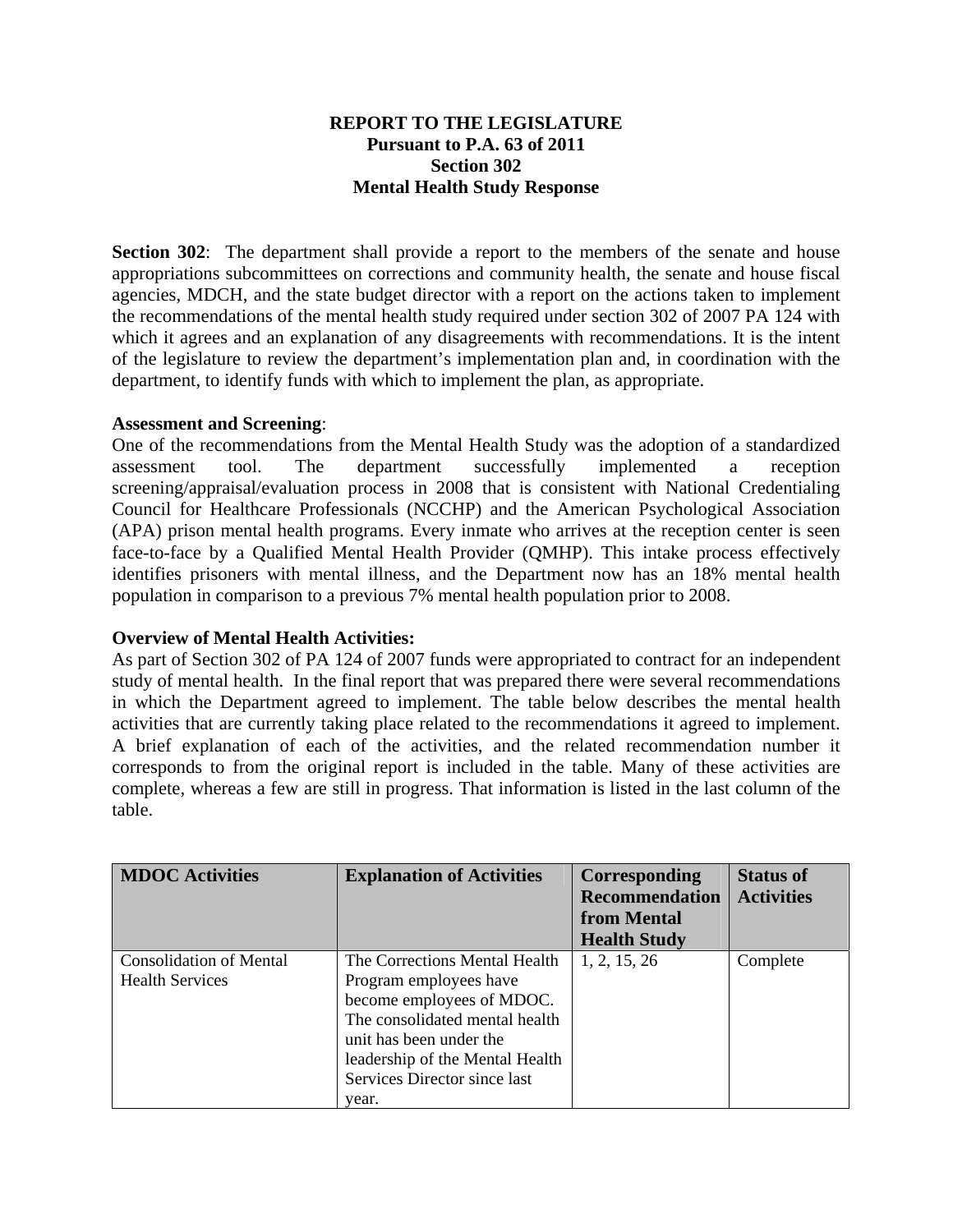| <b>MDOC</b> Activities                                                                      | <b>Explanation of Activities</b>                                                                                                                                                                                                                                                                                                                                          | Corresponding<br><b>Recommendation</b><br>from Mental                                   | <b>Status of</b><br><b>Activities</b>                                                             |
|---------------------------------------------------------------------------------------------|---------------------------------------------------------------------------------------------------------------------------------------------------------------------------------------------------------------------------------------------------------------------------------------------------------------------------------------------------------------------------|-----------------------------------------------------------------------------------------|---------------------------------------------------------------------------------------------------|
| <b>Operating Procedures</b>                                                                 | Policies have been updated to<br>reflect changes in segregation<br>for prisoners with a mental<br>illness. Additionally, language,<br>definitions, and general updates<br>are being completed in all<br>relevant mental health policies<br>and procedures.                                                                                                                | <b>Health Study</b><br>4, 5, 6, 8, 17, 18,<br>19, 20, 23, 28, 29,<br>30, 33, 34, 38, 40 | In progress.<br>All mental<br>health<br>Operating<br>Procedures are<br>currently<br>under review. |
| MHM Correctional Services,<br>Inc. Contract                                                 | A contract with MHM was<br>established in April 2010 to<br>assist in filling psychiatric<br>vacancies.                                                                                                                                                                                                                                                                    | 11                                                                                      | Complete                                                                                          |
| Development of a Mental<br><b>Health Continuous Quality</b><br><b>Improvement Committee</b> | A Mental Health Quality<br><b>Improvement Committee met</b><br>in 2011 with the goal of<br>facilitating, communicating,<br>and evaluating measurable<br>improvements of mental health<br>services. That separate<br>Committee has now combined<br>quality improvement activities<br>with Health Care to ensure<br>integrated services.                                    | 7, 9, 10, 22, 24, 25                                                                    | Complete                                                                                          |
| Pharmacy Service and<br><b>Medication Management</b>                                        | The Pharmacy Operating<br>Procedure has been revised to<br>include improved medication<br>controls, and improved access<br>and accountability. The<br><b>Medical Services Advisory</b><br>Committee (MSAC) and<br><b>Psychiatric Services Advisory</b><br>Committee (PSAC) continue to<br>monitor the overall system of<br>prescribing patterns and<br>formulary changes. | 12, 13, 14, 16, 41                                                                      | Complete                                                                                          |